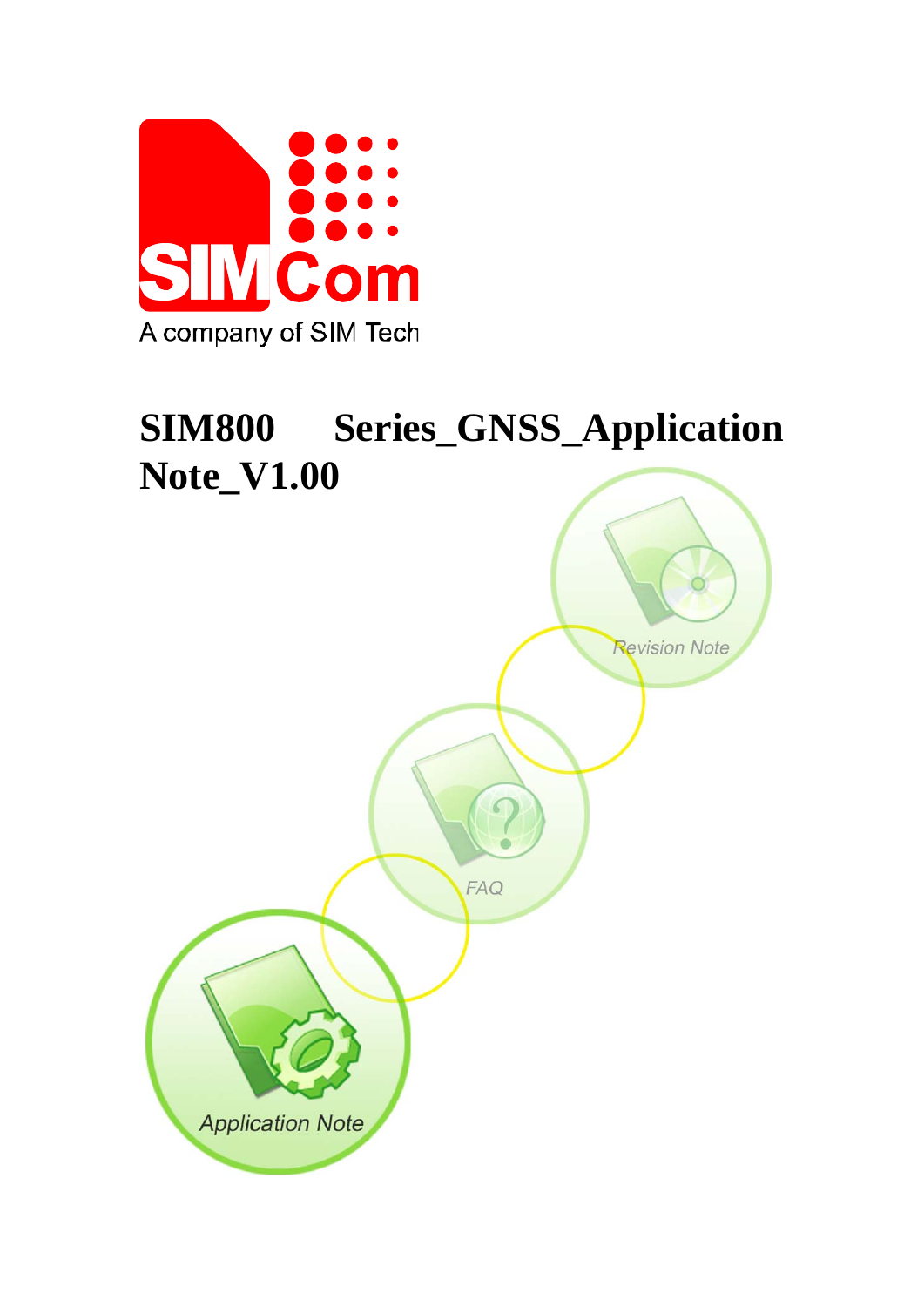

| <b>Document Title:</b>      | SIM800 Series_GNSS_Application Note       |
|-----------------------------|-------------------------------------------|
| <b>Version:</b>             | 1.00                                      |
| Date:                       | 2015-04-10                                |
| <b>Status:</b>              | Released                                  |
| <b>Document Control ID:</b> | SIM800 Seires_GNSS_Application Note_V1.00 |

#### **General Notes**

SIMCom offers this information as a service to its customers, to support application and engineering efforts that use the products designed by SIMCom. The information provided is based upon requirements specifically provided to SIMCom by the customers. SIMCom has not undertaken any independent search for additional relevant information, including any information that may be in the customer's possession. Furthermore, system validation of this product designed by SIMCom within a larger electronic system remains the responsibility of the customer or the customer's system integrator. All specifications supplied herein are subject to change.

#### **Copyright**

This document contains proprietary technical information which is the property of SIMCom Limited., copying of this document and giving it to others and the using or communication of the contents thereof, are forbidden without express authority. Offenders are liable to the payment of damages. All rights reserved in the event of grant of a patent or the registration of a utility model or design. All specification supplied herein are subject to change without notice at any time.

*Copyright © Shanghai SIMCom Wireless Solutions Ltd. 2015*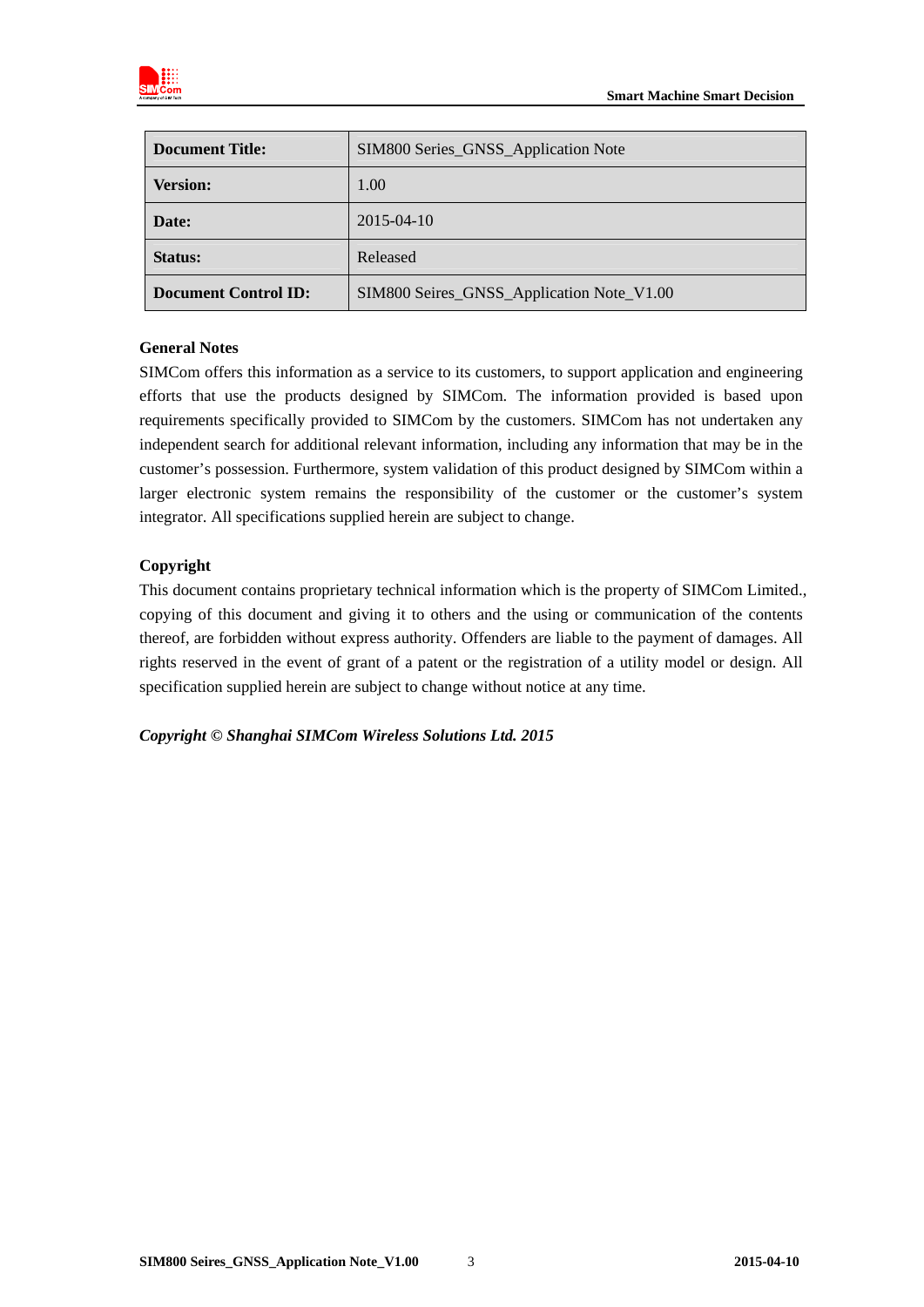

# **Contents**

| 2.1 |                                                                      |  |
|-----|----------------------------------------------------------------------|--|
| 2.2 |                                                                      |  |
| 2.3 | AT+CGNSINF GNSS navigation information parsed from NMEA sentences10  |  |
| 2.4 | AT+CGNSURC GNSS navigation, GEO-fences and speed alarm URC report 13 |  |
| 2.5 |                                                                      |  |
| 2.6 |                                                                      |  |
| 3   |                                                                      |  |
|     |                                                                      |  |
|     |                                                                      |  |
|     |                                                                      |  |
|     |                                                                      |  |

 $\overline{4}$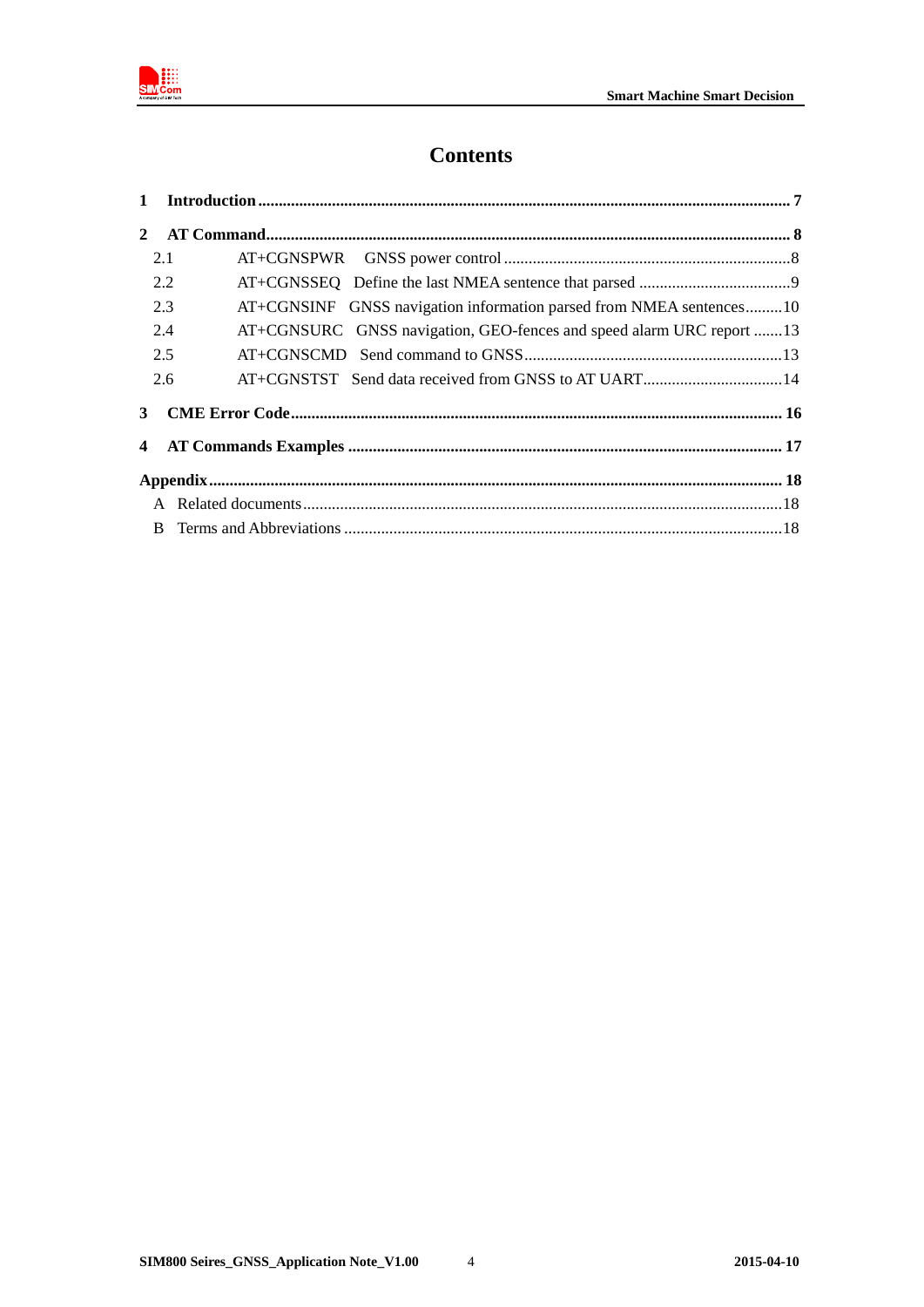

#### **Tables**

### **Figures**

FIGURE 1-1 SIM808 SYSTEM CONNECTION 7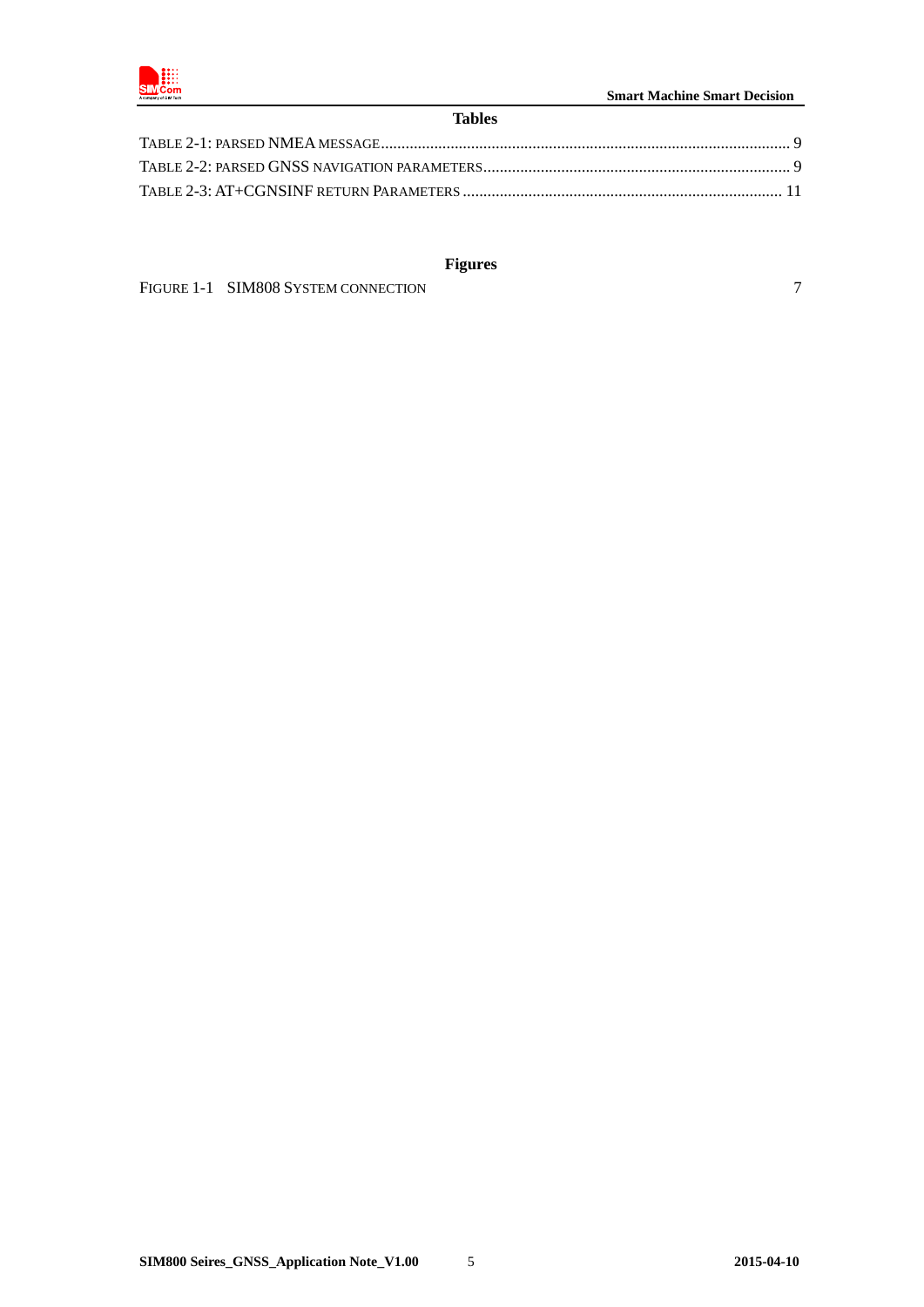

#### **VERSION HISTORY**

| Date              | <b>Version Description of change</b> | <b>Author</b> |
|-------------------|--------------------------------------|---------------|
| $2015-04-10$ 1.00 | New version                          | Zhongyu.gou   |
|                   |                                      |               |

#### **Scope**

This document presents the AT command of GNSS function and application examples. The document can apply to SIM800 series modules, including SIM808 witch hardware release version is V2.01 and above and the software release version is 1418B01SIM808M32 and above.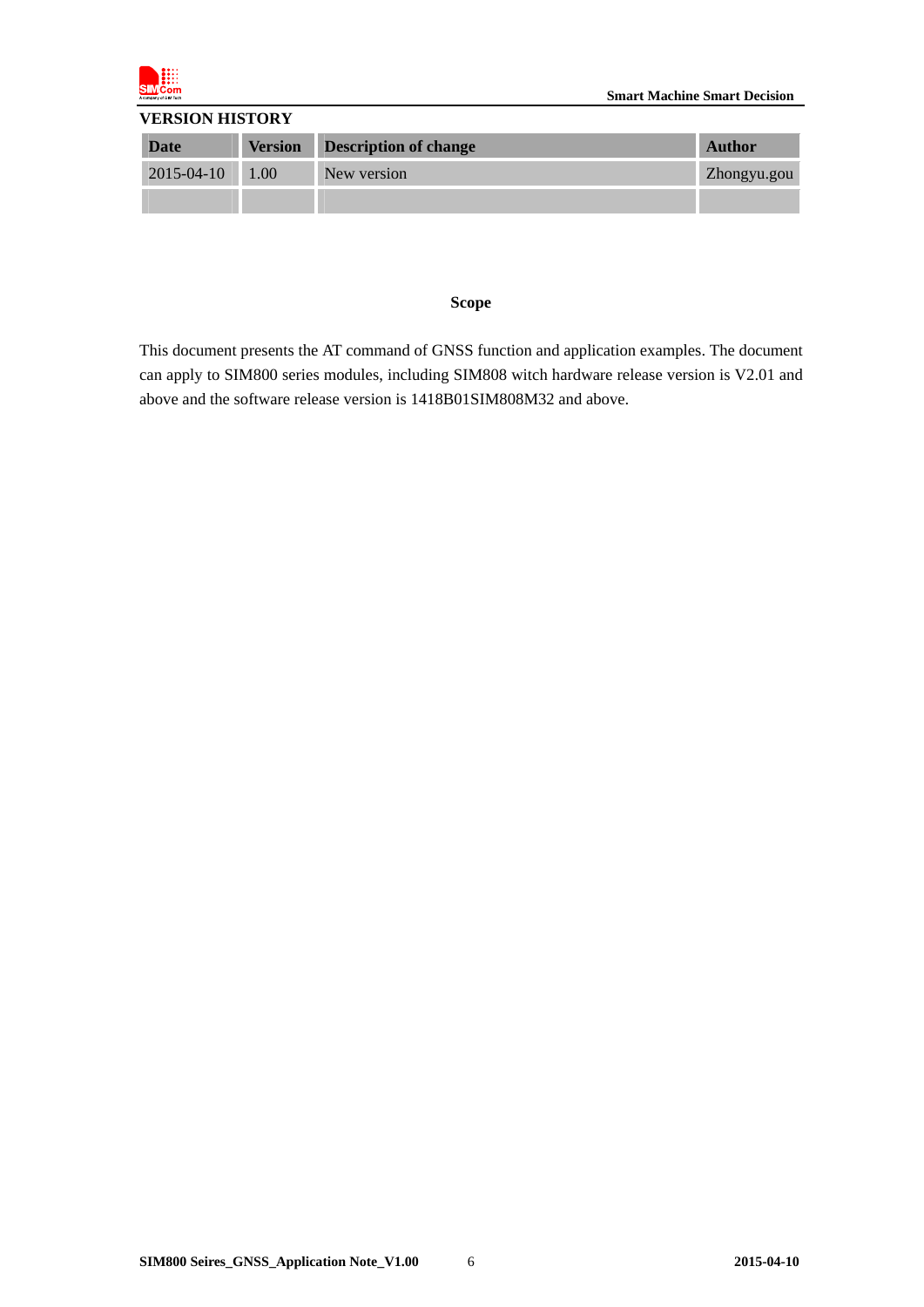

### **1 Introduction**

SIM808 module combines GNSS technology for satellite navigation. Featuring an industry-standard interface and GNSS function, it allows variable assets to be tracked seamlessly at any location and anytime with signal coverage.

GNSS application provides a method to interact with a GNSS module.



Figure 1-1 SIM808 System connection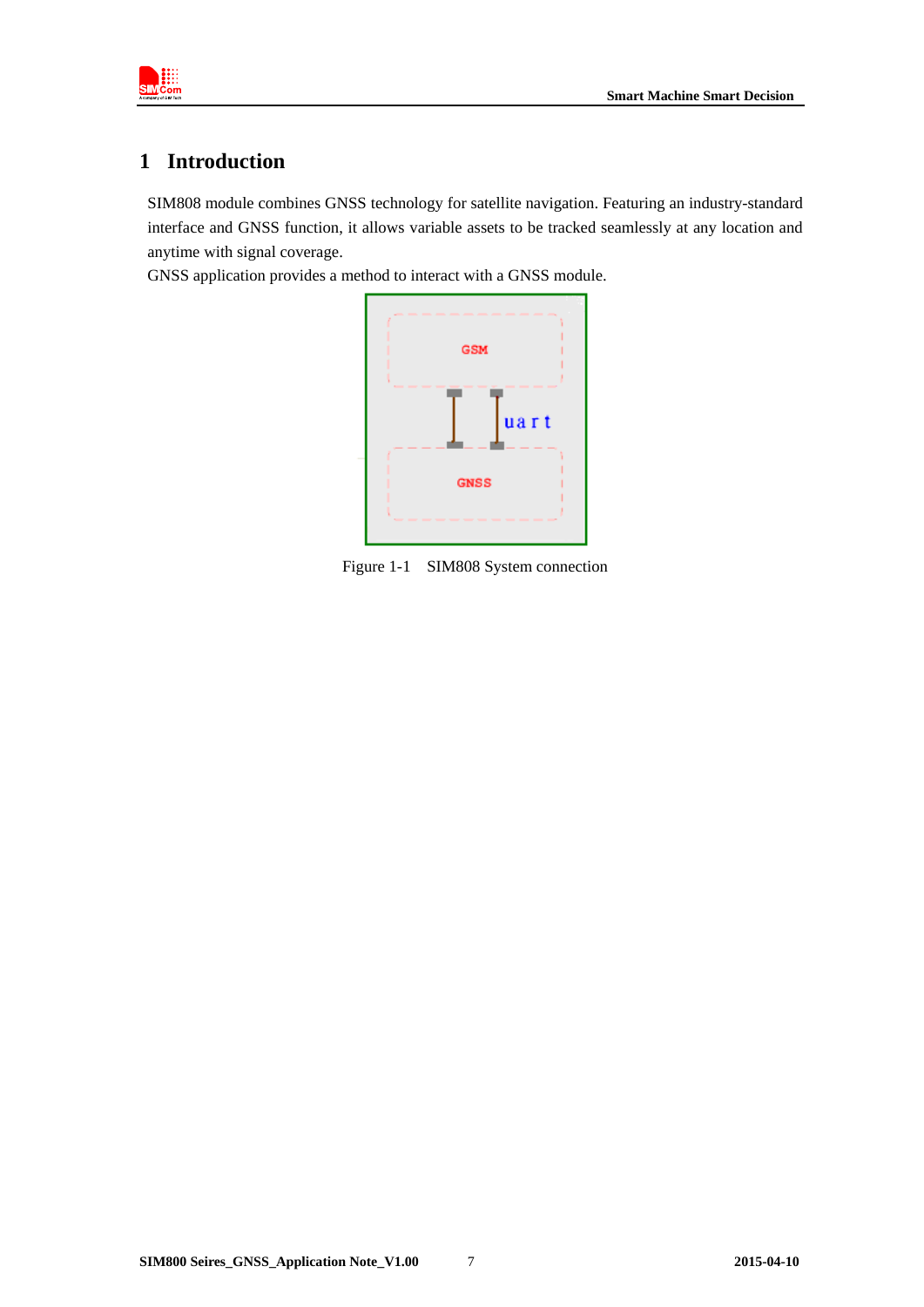



# **2 AT Command**

SIM800 series modules provide GNSS AT command is as follows:

| <b>Commands</b> | <b>Description</b>                                            |
|-----------------|---------------------------------------------------------------|
| $AT+CGNSPWR$    | GNSS power control                                            |
| AT+CGNSSEQ      | Define the last NMEA sentence that parsed                     |
| $AT+CGNSINF$    | GNSS navigation information parsed from NMEA sentences        |
| $AT+CGNSURC$    | GNSS navigation, GEO-fence and speed alarm URC report control |
| AT+CGNSCMD      | Send command to GNSS                                          |
| AT+CGNSTST      | Send data received from GNSS to AT UART                       |

# **2.1 AT+CGNSPWR GNSS power control**

| AT+CGNSPWR GNSS power control       |                                                                          |  |
|-------------------------------------|--------------------------------------------------------------------------|--|
| <b>Test Command</b><br>AT+CGNSPWR=? | Response<br>+CGNSPWR: (list of supported <mode>s)</mode>                 |  |
|                                     | <b>OK</b>                                                                |  |
|                                     | Parameters                                                               |  |
|                                     | See Write Command                                                        |  |
| <b>Read Command</b>                 | Response                                                                 |  |
| <b>AT+CGNSPWR?</b>                  | TA returns the current status of GNSS Power supply                       |  |
|                                     | +CGNSPWR: <mode></mode>                                                  |  |
|                                     |                                                                          |  |
|                                     | OK                                                                       |  |
|                                     | Parameters                                                               |  |
|                                     | See Write Command                                                        |  |
| <b>Write Command</b>                | Response                                                                 |  |
| AT+CGNSPWR= <mode></mode>           | <b>GNSS POWER CONTROL ON/OFF</b>                                         |  |
|                                     | OK<br><b>ERROR</b>                                                       |  |
|                                     |                                                                          |  |
|                                     | Parameters                                                               |  |
|                                     | <mode><br/>Turn off GNSS power supply<br/><math>\mathbf{0}</math></mode> |  |
|                                     | $\mathbf{1}$<br>Turn on GNSS power supply                                |  |
| Reference                           |                                                                          |  |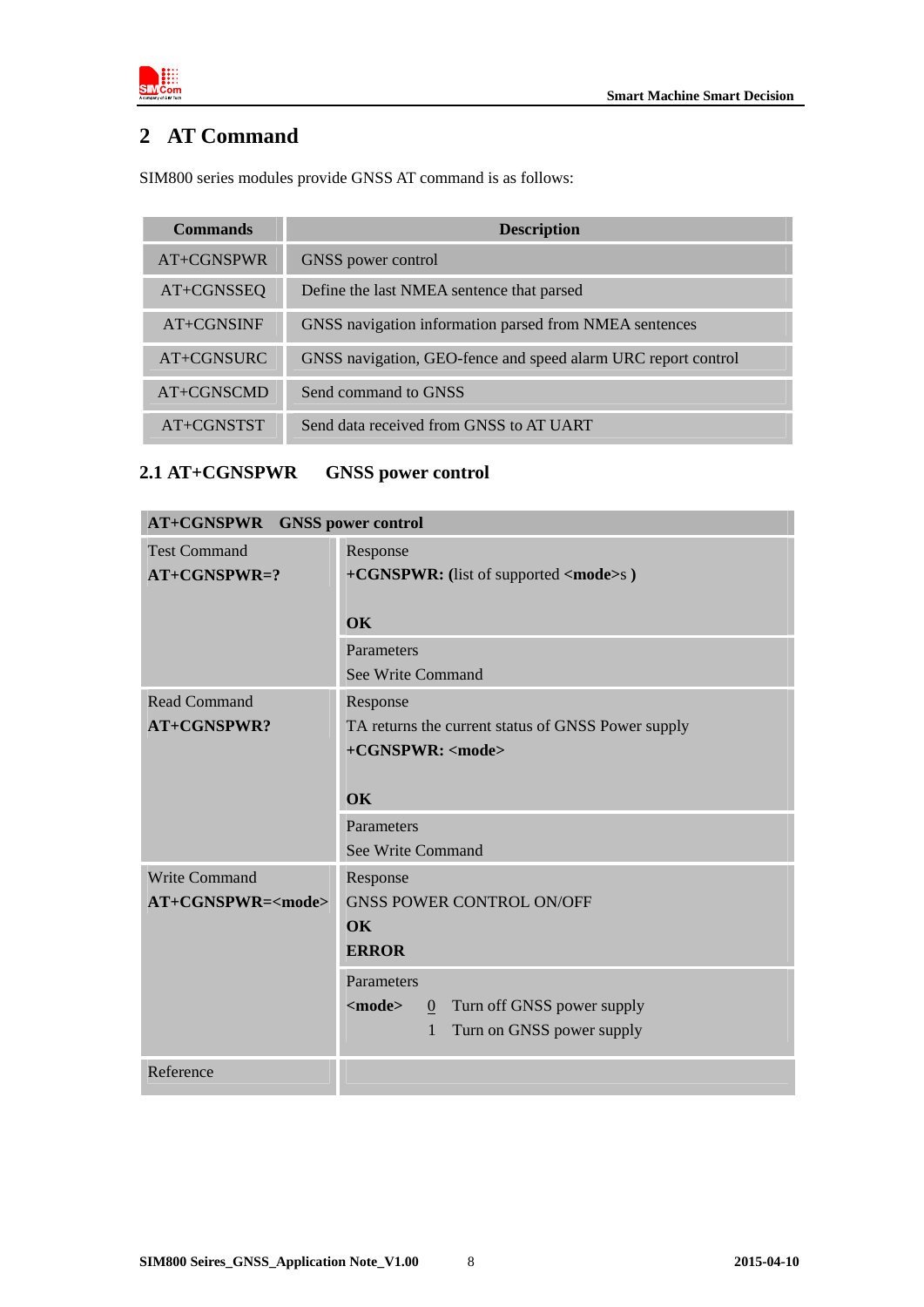

| Define the last NMEA sentence that parsed<br><b>AT+CGNSSEQ</b>                          |                                                         |  |
|-----------------------------------------------------------------------------------------|---------------------------------------------------------|--|
| <b>Test Command</b>                                                                     | Response                                                |  |
| $AT+CGNSSEQ=?$                                                                          | +CGNSSEQ: (GGA,GSA,RMC,GSV)                             |  |
|                                                                                         |                                                         |  |
|                                                                                         | OK                                                      |  |
|                                                                                         | Parameter                                               |  |
|                                                                                         | See Write Command                                       |  |
| Read Command                                                                            | Response                                                |  |
| AT+CGNSSEQ?                                                                             | TA returns the current setting of last sentence parsed: |  |
|                                                                                         | +CGNSSEQ: <last sentence=""></last>                     |  |
|                                                                                         |                                                         |  |
|                                                                                         | $\overline{\text{OK}}$                                  |  |
|                                                                                         | Parameter                                               |  |
|                                                                                         | <b>See Write Command</b>                                |  |
| <b>Write Command</b>                                                                    | Response                                                |  |
| AT+CGNSSEQ= <last< th=""><th colspan="2"><math>\overline{\text{OK}}</math></th></last<> | $\overline{\text{OK}}$                                  |  |
| sentence>                                                                               | <b>ERROR</b>                                            |  |
|                                                                                         | Parameters                                              |  |
|                                                                                         | $\le$ last sentence > is a string type parameter:       |  |
|                                                                                         | "GGA" refer to "GPGGA" or "GLGGA" or "GNGGA"            |  |
|                                                                                         | "GSA" refer to "GPGSA" or "GLGSA" or "GNGSA"            |  |
|                                                                                         | "GSV" refer to "GPGSV" or "GLGSV" or "GNGSV"            |  |
|                                                                                         | "RMC"<br>refer to "GPRMC" or "GLRMC" or "GNRMC"         |  |
| Reference                                                                               | <b>Note</b>                                             |  |
|                                                                                         | AT+CGNSSEQ="RMC".<br>Factory setting is:                |  |

### **2.2 AT+CGNSSEQ Define the last NMEA sentence that parsed**

### Table 2-1: parsed NMEA message

| <b>Message</b> | <b>Description</b>                                                                          | <b>Possible Talker Identifiers</b> |
|----------------|---------------------------------------------------------------------------------------------|------------------------------------|
| GGA            | Time, position and fix type data                                                            | <b>GP</b>                          |
| <b>GSA</b>     | GNSS receiver operating mode, satellites used in the<br>position solution, and DOP values   | GP, GN                             |
| <b>GSV</b>     | Number of GNSS satellites in view satellite ID<br>numbers, elevation, azimuth, & SNR values | GP, GL, GN                         |
| <b>RMC</b>     | Time, date, position, course and speed data                                                 | GP, GN                             |

#### Table 2-2: parsed GNSS navigation parameters

| <b>Parameters</b> | <b>Description</b>                  |
|-------------------|-------------------------------------|
| UTC Time          | Parsed from "\$--RMC" NMEA sentence |
| fix status        | Parsed from "\$--RMC" NMEA sentence |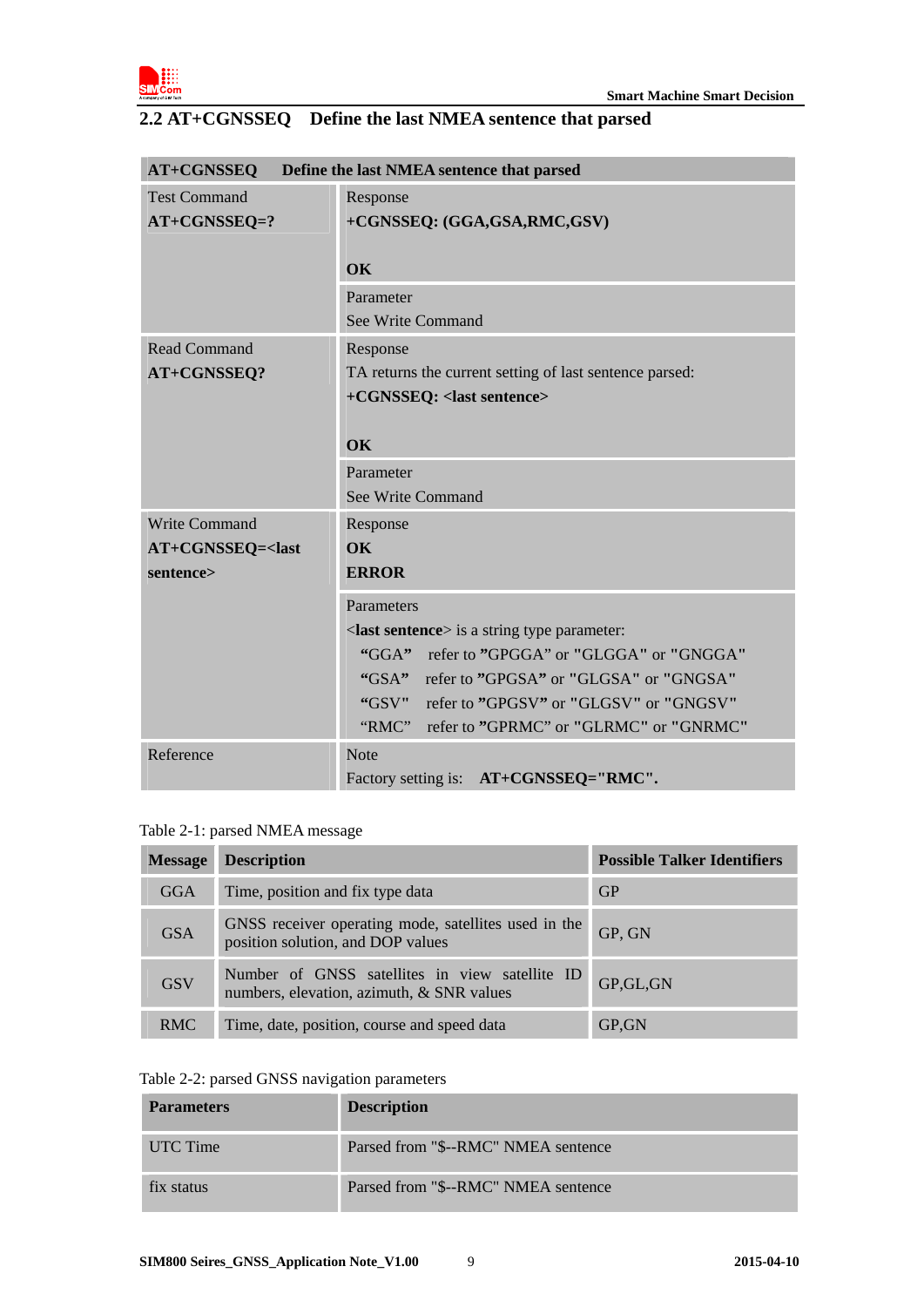| om<br>company of SHA Tech |
|---------------------------|

| Latitude                  | Parsed from "\$--RMC" NMEA sentence |
|---------------------------|-------------------------------------|
| N/S Indicator             | Parsed from "\$--RMC" NMEA sentence |
| Longitude                 | Parsed from "\$--RMC" NMEA sentence |
| E/W Indicator             | Parsed from "\$--RMC" NMEA sentence |
| Speed Over Ground         | Parsed from "\$--RMC" NMEA sentence |
| <b>Course Over Ground</b> | Parsed from "\$--RMC" NMEA sentence |
| Date                      | Parsed from "\$--RMC" NMEA sentence |
| <b>Magnetic Variation</b> | Reserved                            |
| East/West Indicator       | Reserved                            |
| RMC mode                  | Parsed from "\$--GGA" NMEA sentence |
| <b>HDOP</b>               | Parsed from "\$--GGA" NMEA sentence |
| <b>MSL Altitude</b>       | Parsed from "\$--GGA" NMEA sentence |
| Units                     | Parsed from "\$--GGA" NMEA sentence |
| Geoid Separation          | Reserved                            |
| Units                     | Reserved                            |
| Age of Diff. Corr.        | Reserved                            |
| Diff. Ref. Station ID     | Reserved                            |
| <b>Satellites Used</b>    | Parsed from "\$--GGA" NMEA sentence |
| <b>PDOP</b>               | Parsed from "\$--GGA" NMEA sentence |
| <b>VDOP</b>               | Parsed from "\$--GGA" NMEA sentence |
| <b>Satellites in View</b> | Parsed from "\$--GSV" NMEA sentence |
| <b>HPA</b>                | Reserved                            |
| <b>VPA</b>                | Reserved                            |

# **2.3 AT+CGNSINF GNSS navigation information parsed from NMEA sentences**

| AT+CGNSINF GNSS navigation information parsed from NMEA sentences |                                                                                 |
|-------------------------------------------------------------------|---------------------------------------------------------------------------------|
| <b>Execution Command</b>                                          | Response                                                                        |
| $AT+CGNSINF$                                                      | +CGNSINF: <gnss run="" status="">,<fix status="">,</fix></gnss>                 |
|                                                                   | <utc &="" date="" time="">,<latitude>,<longitude>,</longitude></latitude></utc> |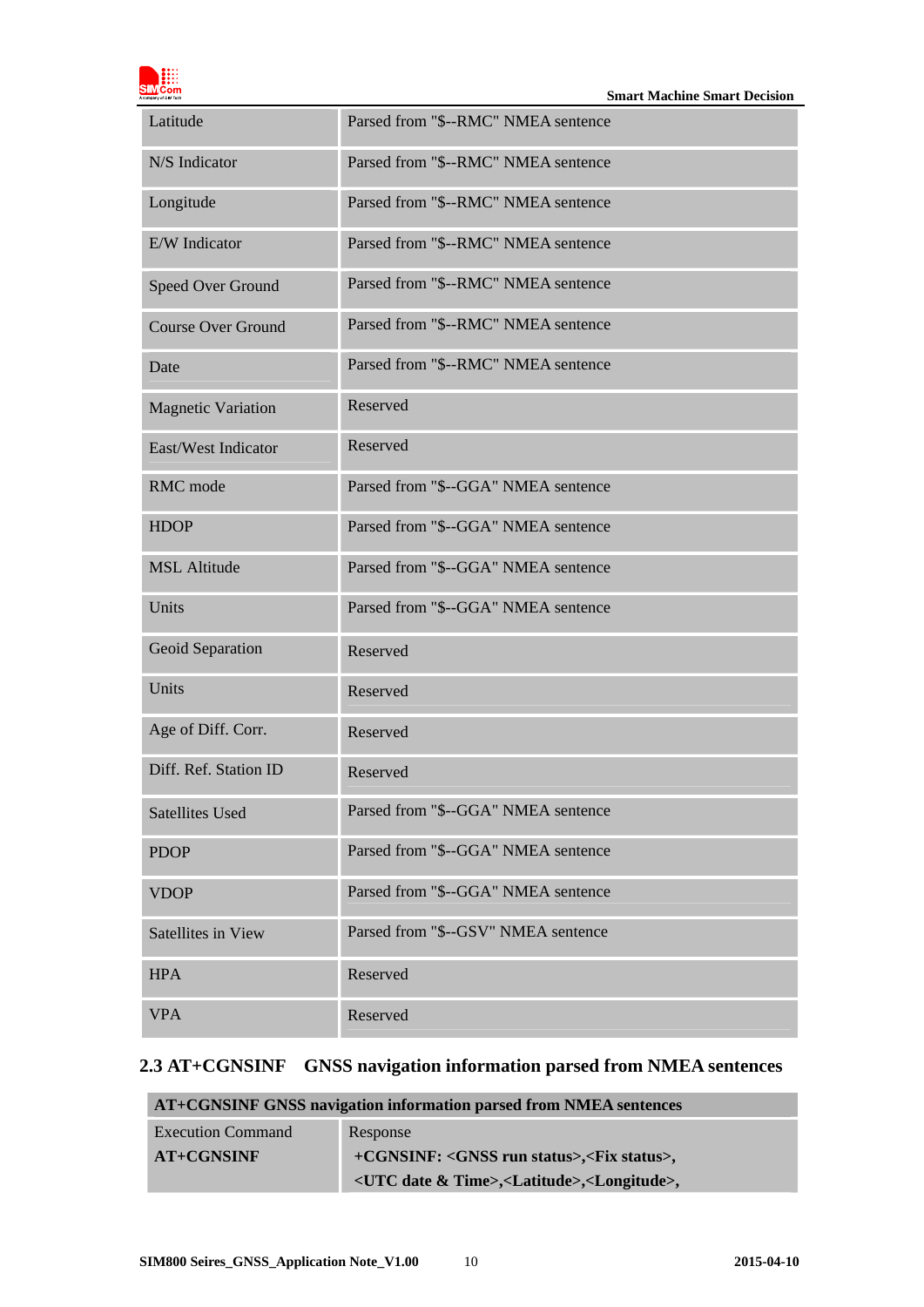

|           | <msl altitude="">,<speed ground="" over="">,</speed></msl>                       |
|-----------|----------------------------------------------------------------------------------|
|           | <course ground="" over="">,</course>                                             |
|           | <fix mode="">,<reserved1>,<hdop>,<pdop>,</pdop></hdop></reserved1></fix>         |
|           | <vdop>,<reserved2>,<gnss in="" satellites="" view="">,</gnss></reserved2></vdop> |
|           | <gnss satellites="" used="">,<glonass satellites<="" th=""></glonass></gnss>     |
|           | Used>, <reserved3>,<c max="" n0="">,<hpa>,<vpa></vpa></hpa></c></reserved3>      |
|           |                                                                                  |
|           | $\alpha$                                                                         |
|           | Parameters                                                                       |
|           | See below table 2-3.                                                             |
| Reference |                                                                                  |

### Table 2-3: AT+CGNSINF return Parameters

| <b>Index</b>   | <b>Parameter</b>                  | Unit                     | Range                                                                                                         | Length         |
|----------------|-----------------------------------|--------------------------|---------------------------------------------------------------------------------------------------------------|----------------|
| $\mathbf{1}$   | GPS run status                    |                          | $0 - 1$                                                                                                       | $\mathbf{1}$   |
| $\overline{2}$ | Fix status                        | --                       | $0 - 1$                                                                                                       | $\overline{1}$ |
| 3              | UTC date & Time                   | yyyyMMddhh<br>mmss.sss   | yyyy: [1980,2039]<br>MM: [1,12]<br>[1, 31]<br>dd:<br>[0,23]<br>hh:<br>[0, 59]<br>mm:<br>ss.sss:[0.000,60.999] | 18             |
| $\overline{4}$ | Latitude                          | ±dd.dddddd               | $[-90.000000, 90.000000]$                                                                                     | 10             |
| 5              | Longitude                         | ±ddd.dddddd              | $[-180.000000, 180.000000]$                                                                                   | 11             |
| 6              | <b>MSL Altitude</b>               | meters                   |                                                                                                               | 8              |
| $\overline{7}$ | Speed Over Ground                 | Km/hour                  | [0,999.99]                                                                                                    | 6              |
| 8              | <b>Course Over Ground</b>         | degrees                  | [0, 360.00]                                                                                                   | 6              |
| 9              | Fix Mode                          |                          | $0,1,2^{[1]}$                                                                                                 | $\mathbf{1}$   |
| 10             | Reserved1                         |                          |                                                                                                               | $\overline{0}$ |
| 11             | <b>HDOP</b>                       |                          | [0,99.9]                                                                                                      | $\overline{4}$ |
| 12             | <b>PDOP</b>                       |                          | [0,99.9]                                                                                                      | $\overline{4}$ |
| 13             | <b>VDOP</b>                       |                          | [0,99.9]                                                                                                      | $\overline{4}$ |
| 14             | Reserved <sub>2</sub>             |                          |                                                                                                               | $\overline{0}$ |
| 15             | <b>GPS</b> Satellites in View     | --                       | [0,99]                                                                                                        | $\overline{2}$ |
| 16             | <b>GNSS Satellites Used</b>       | $\overline{\phantom{a}}$ | [0,99]                                                                                                        | $\overline{2}$ |
| 17             | <b>GLONASS Satellites in View</b> |                          | [0,99]                                                                                                        | $\overline{2}$ |
| 18             | Reserved3                         |                          |                                                                                                               | $\overline{0}$ |
| 19             | $C/N0$ max                        | dBHz                     | [0, 55]                                                                                                       | $\overline{2}$ |
| 20             | $HPA^{[2]}$                       | meters                   | [0,9999.9]                                                                                                    | 6              |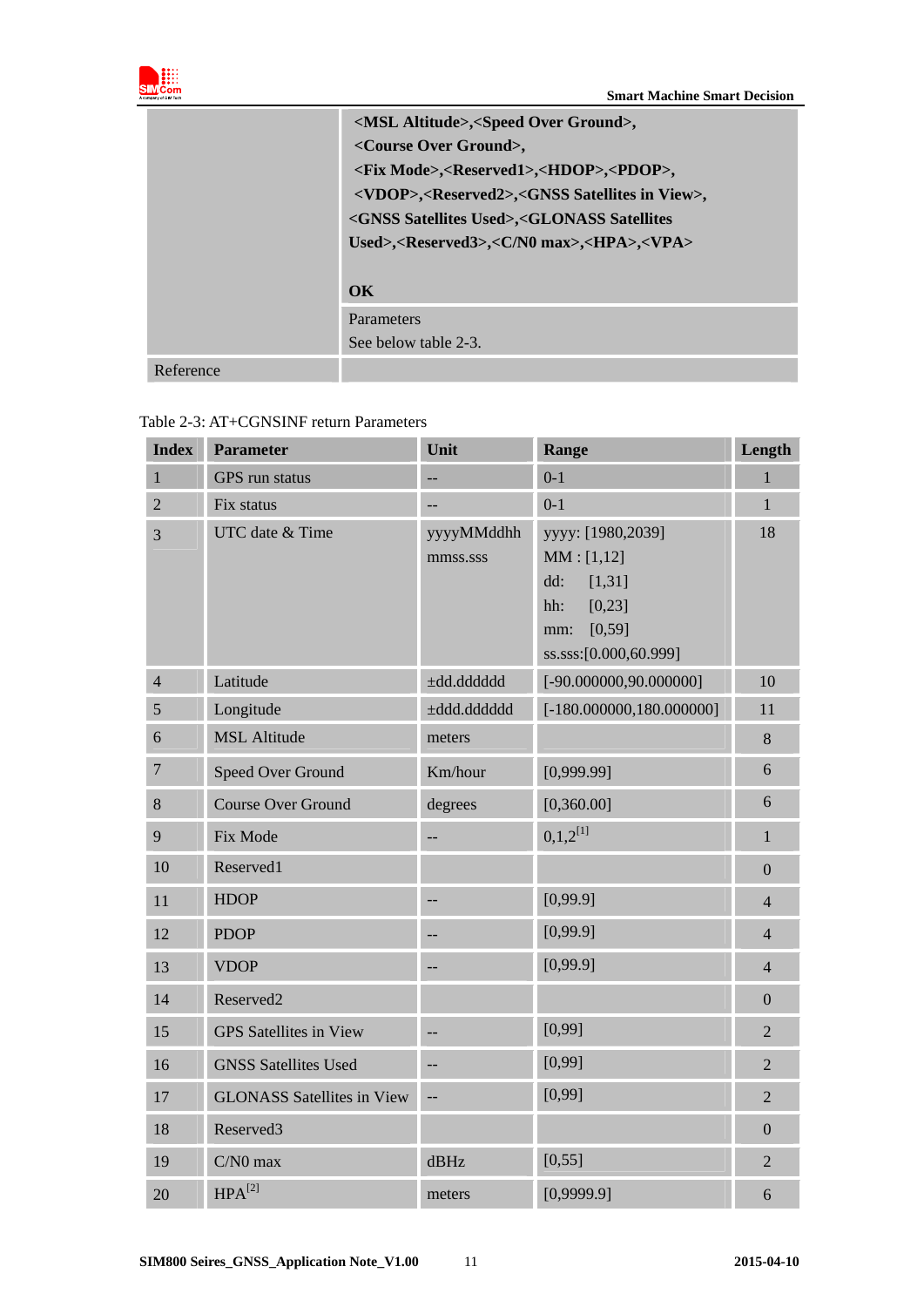| I∰<br><b>SIMCom</b><br>A company of SHA Tech |             |        | <b>Smart Machine Smart Decision</b> |  |
|----------------------------------------------|-------------|--------|-------------------------------------|--|
| 21                                           | $VPA^{[2]}$ | meters | [0,9999.9]                          |  |
|                                              |             |        | Total: (94) chars                   |  |

*Note:* 

- *1. The range of <Fix Mode> depends on the GNSS chip used.*
- *2. Reserved.*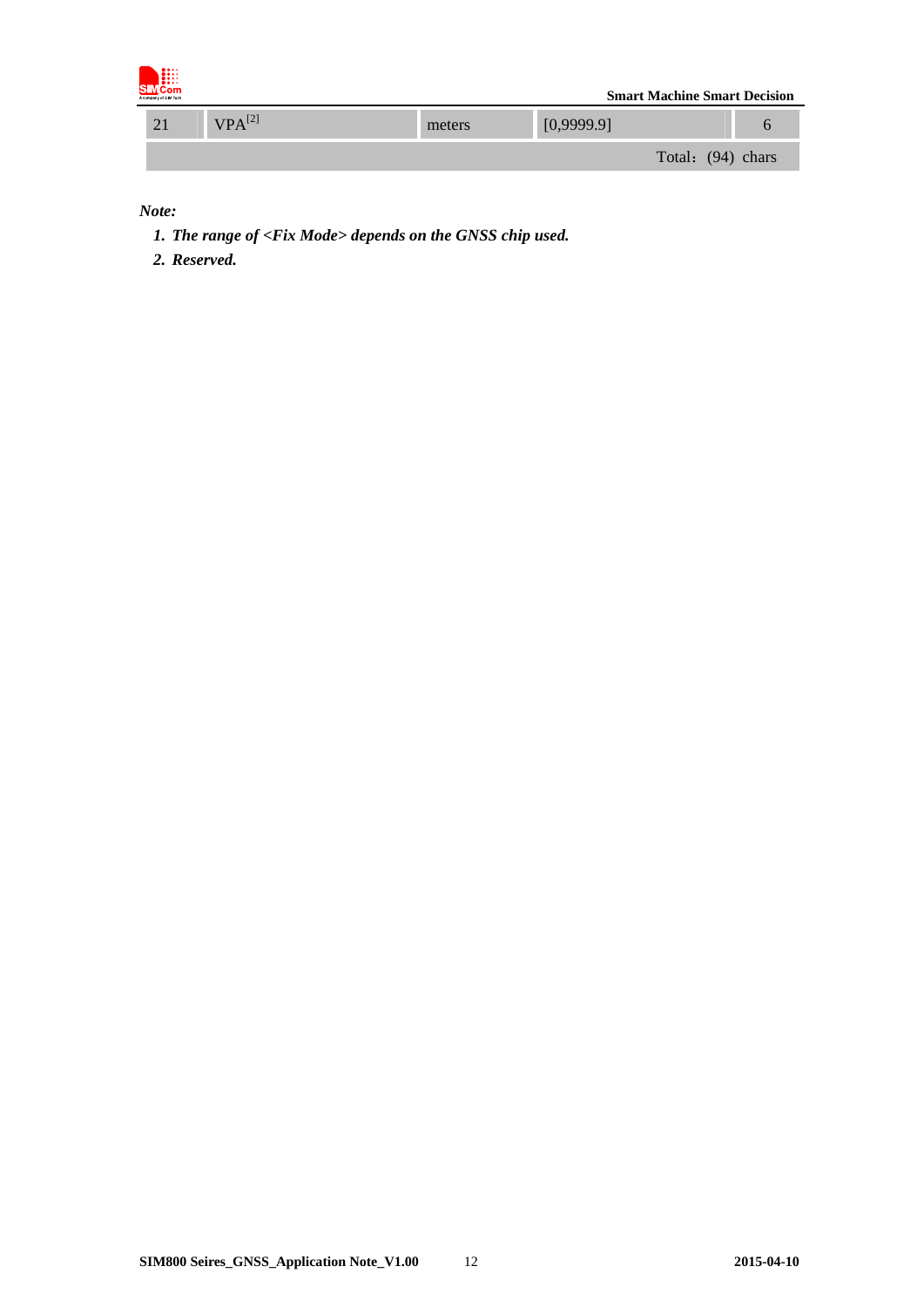

# **2.4 AT+CGNSURC GNSS navigation, GEO-fences and speed alarm URC report**

| <b>AT+CGNSURC</b>                                                                | GNSS navigation, GEO-fences and speed alarm URC report                                                                                                      |  |
|----------------------------------------------------------------------------------|-------------------------------------------------------------------------------------------------------------------------------------------------------------|--|
| <b>Test Command</b>                                                              | Response                                                                                                                                                    |  |
| $AT+CGNSURC=?$                                                                   | $+CGNSURC$ : (0-255)                                                                                                                                        |  |
|                                                                                  | OK                                                                                                                                                          |  |
|                                                                                  | Parameters                                                                                                                                                  |  |
|                                                                                  | See Write Command                                                                                                                                           |  |
| <b>Read Command</b>                                                              | Response                                                                                                                                                    |  |
| AT+CGNSURC?                                                                      | TA returns the current URC setting                                                                                                                          |  |
|                                                                                  | +CGNSURC: <navigation mode=""></navigation>                                                                                                                 |  |
|                                                                                  | OK                                                                                                                                                          |  |
|                                                                                  | Parameters                                                                                                                                                  |  |
|                                                                                  | See Write Command                                                                                                                                           |  |
|                                                                                  | <b>Unsolicited Result Code</b>                                                                                                                              |  |
|                                                                                  | +UGNSINF: <gnss run="" status="">,<fix status="">,</fix></gnss>                                                                                             |  |
|                                                                                  | <utc &="" date="" time="">,<latitude>,<longitude>,</longitude></latitude></utc>                                                                             |  |
|                                                                                  | <msl altitude="">,<speed ground="" over="">,</speed></msl>                                                                                                  |  |
|                                                                                  | <course ground="" over="">,</course>                                                                                                                        |  |
|                                                                                  | <fix mode="">,<reserved1>,<hdop>,<pdop>,<br/><vdop>,<reserved2>,<satellites in="" view="">,</satellites></reserved2></vdop></pdop></hdop></reserved1></fix> |  |
|                                                                                  | <satellites used="">,<reserved3>,<c max="" n0="">,<hpa>,<vpa></vpa></hpa></c></reserved3></satellites>                                                      |  |
| <b>Write Command</b>                                                             | Parameters                                                                                                                                                  |  |
| AT+CGNSURC= <naviga< th=""><th><navigation mode="">:</navigation></th></naviga<> | <navigation mode="">:</navigation>                                                                                                                          |  |
| tion mode>                                                                       | Turn off navigation data URC report<br>$\theta$                                                                                                             |  |
|                                                                                  | Turn on navigation data URC report, and report<br>1<br>every<br><b>GNSS FIX</b>                                                                             |  |
|                                                                                  | Turn on navigation data URC report, and report<br>$\overline{2}$<br>every 2                                                                                 |  |
|                                                                                  | <b>GNSS FIX</b>                                                                                                                                             |  |
|                                                                                  |                                                                                                                                                             |  |
|                                                                                  | 255 Turn on navigation data URC report, and report every<br>255 GNSS FIX                                                                                    |  |
| Reference                                                                        | <b>Note</b>                                                                                                                                                 |  |
|                                                                                  | Factory setting is "AT+CGNSURC=0".<br>1.                                                                                                                    |  |
|                                                                                  | URC "+UGNSINF: "parameters are the same as<br>2.                                                                                                            |  |
|                                                                                  | "+CGNSINF:" return.                                                                                                                                         |  |

### **2.5 AT+CGNSCMD Send command to GNSS**

| AT+CGNSCMD Send command to GNSS |                             |
|---------------------------------|-----------------------------|
| <b>Test Command</b>             | Response                    |
| $AT+CGNSCMD=?$                  | +CGNSCMD: (0-1),"CmdString" |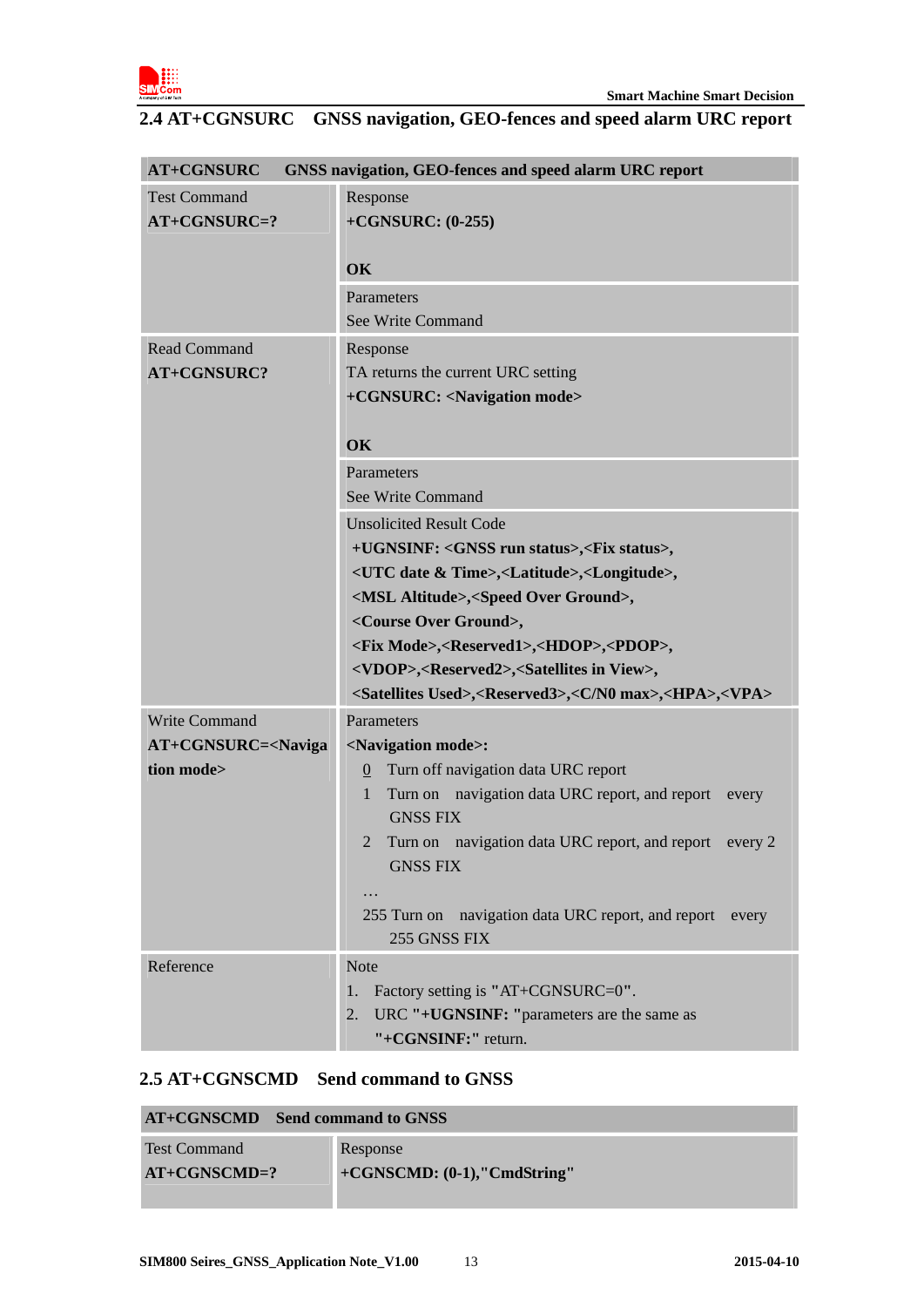

|                                                         | <b>OK</b>                                                          |
|---------------------------------------------------------|--------------------------------------------------------------------|
|                                                         | Parameters                                                         |
|                                                         | See Write Command                                                  |
| <b>Write Command</b>                                    | Response                                                           |
| AT+CGNSCMD= <cmdty< th=""><th>If send ok:</th></cmdty<> | If send ok:                                                        |
| pe>, <cmdstring></cmdstring>                            | <b>OK</b>                                                          |
|                                                         | If send false:                                                     |
|                                                         | <b>ERROR</b>                                                       |
|                                                         | Parameters                                                         |
|                                                         | $<$ CmdType $>$                                                    |
|                                                         | NMEA style command<br>$\Omega$                                     |
|                                                         | HEX style command<br>$\mathbf{1}$                                  |
|                                                         | < <b>CmdString&gt;</b> command string                              |
|                                                         | For example, if you want to send "\$PMTK000*32 <cr><lf>"</lf></cr> |
|                                                         | command to GNSS:                                                   |
|                                                         | You can use:                                                       |
|                                                         | AT+CGNSCMD=0,"\$PMTK000*32"                                        |
|                                                         | Or:                                                                |
|                                                         | AT+CGNSCMD=1,"24504D544B3030302A33320D0A"                          |
| Reference                                               | <b>Note</b>                                                        |
|                                                         | Max length of <cmdstring> is 258.</cmdstring>                      |

### **2.6 AT+CGNSTST Send data received from GNSS to AT UART**

| AT+CGNSTST Send data received from GNSS to AT UART                          |                         |
|-----------------------------------------------------------------------------|-------------------------|
| <b>Test Command</b>                                                         | Response                |
| AT+CGNSTST=?                                                                | $+CGNSTST: (0-1)$       |
|                                                                             |                         |
|                                                                             | OK                      |
|                                                                             | Parameters              |
|                                                                             | See Write Command       |
| <b>Read Command</b>                                                         | Response                |
| AT+CGNSTST?                                                                 | GNSS test mode on/off   |
|                                                                             | +CGNSTST: <mode></mode> |
|                                                                             |                         |
|                                                                             | $\alpha$                |
|                                                                             | Parameters              |
|                                                                             | See Write Command       |
| <b>Write Command</b>                                                        | Response                |
| AT+CGNSTST= <mode< td=""><td><math>\overline{\text{OK}}</math></td></mode<> | $\overline{\text{OK}}$  |
| $\geq$                                                                      | <b>ERROR</b>            |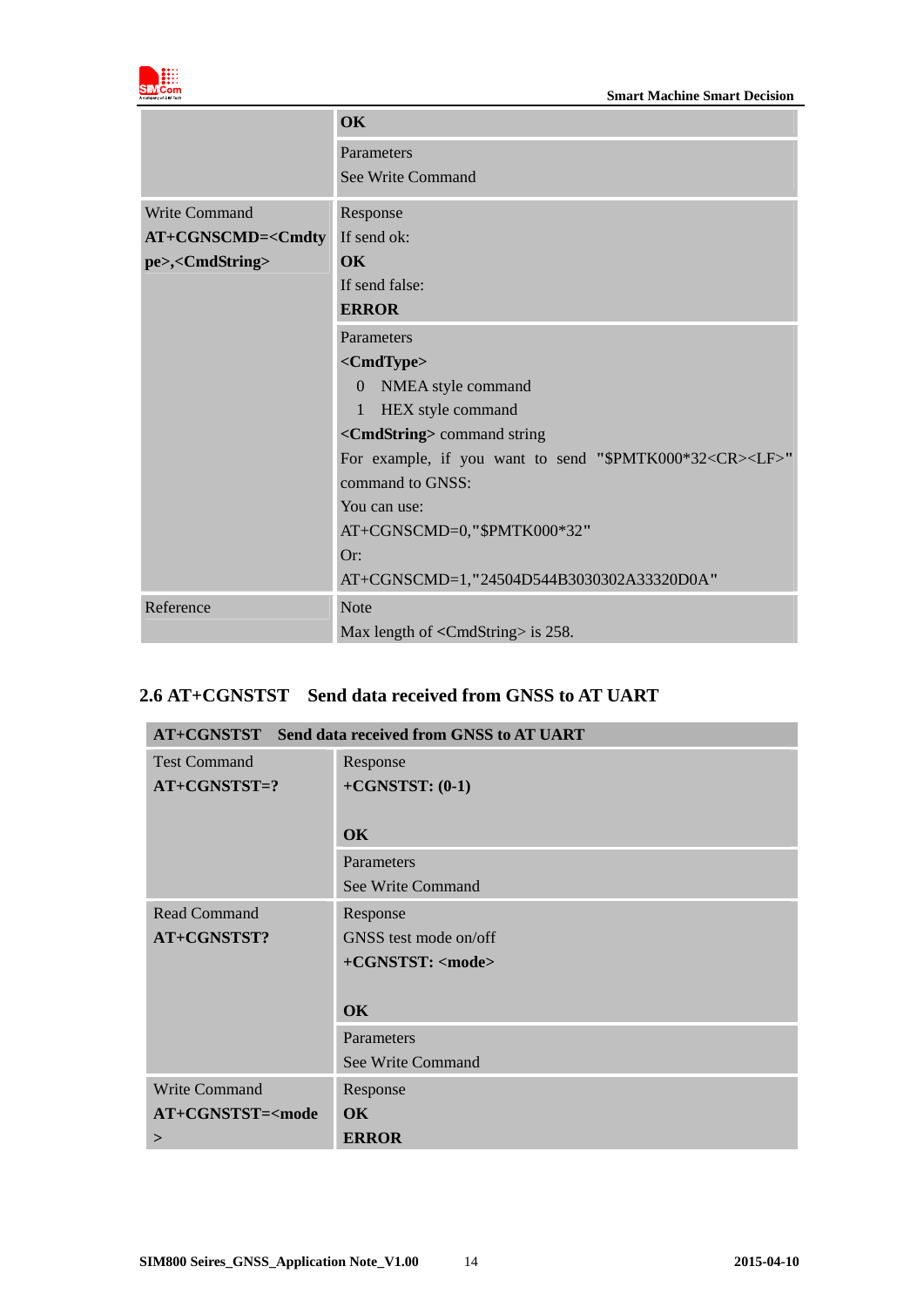

|           | <b>Parameters</b>                      |  |
|-----------|----------------------------------------|--|
|           | $mode>$                                |  |
|           | Turn off GNSS test mode<br>$\theta$    |  |
|           | Turn on GNSS test mode<br>$\mathbf{1}$ |  |
| Reference | <b>Note</b>                            |  |
|           | This command is used for test.         |  |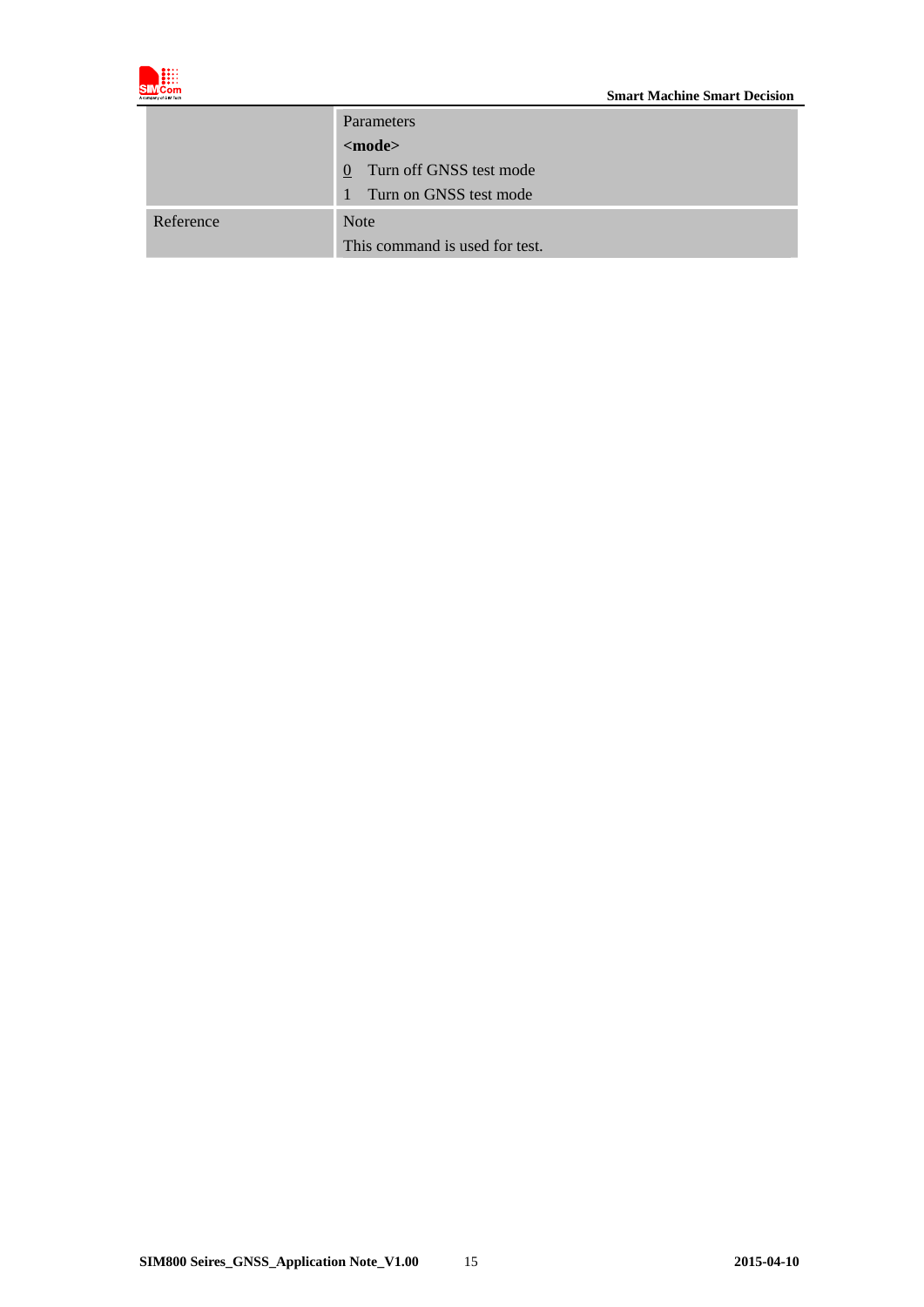

# **3 CME Error Code**

The following errors are related to GPS. The format is like this: +CME ERROR: <err>. The detail error code and description is list in the following table.

| Code | <b>Description</b>            |
|------|-------------------------------|
| 895  | GNSS baud rate selected by HW |
| -891 | GNSS data check sum err       |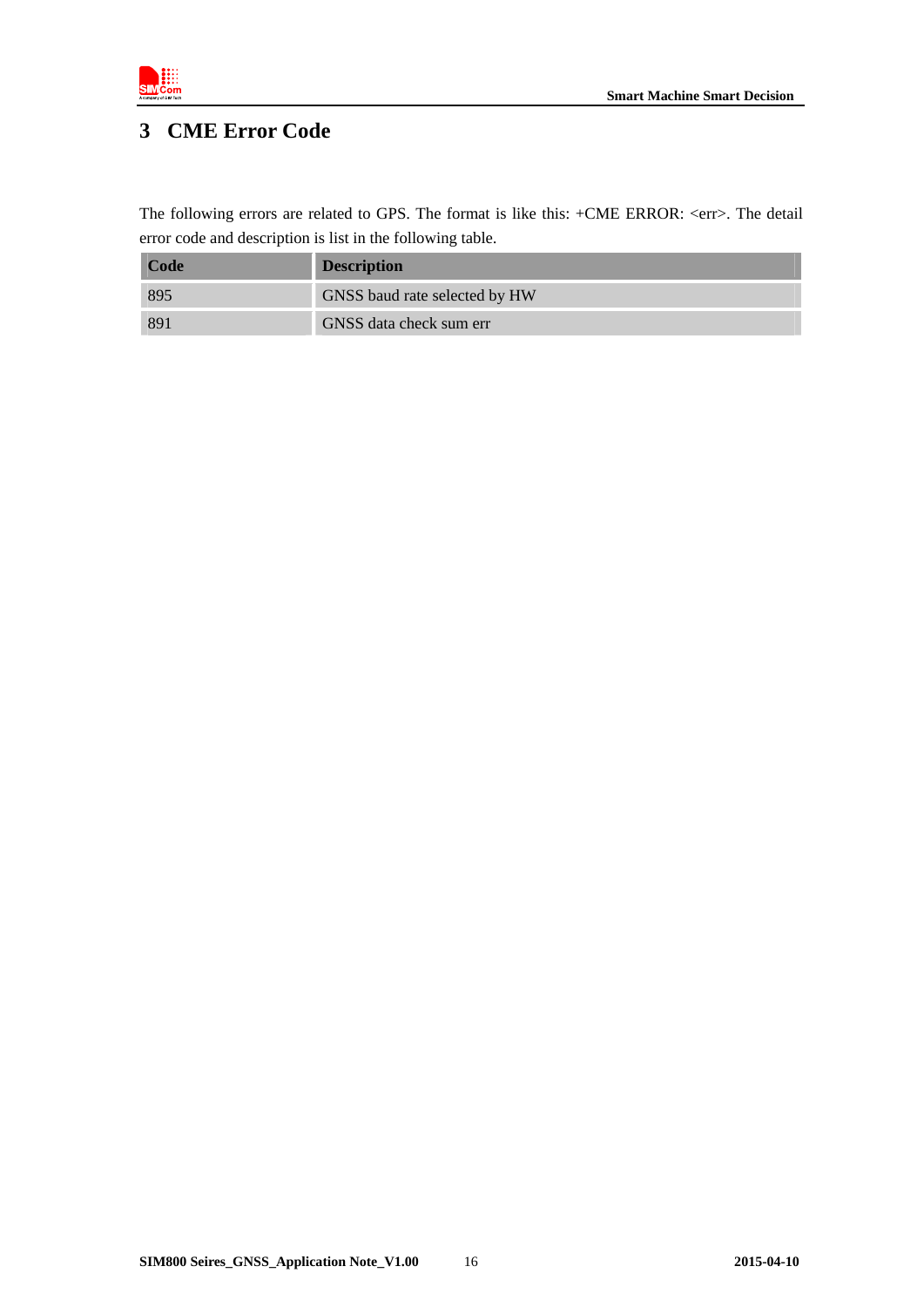

# **4 AT Commands Examples**

| <b>Demonstration</b>                              | <b>Syntax</b>                   | <b>Expect Result</b>                                                                                            |
|---------------------------------------------------|---------------------------------|-----------------------------------------------------------------------------------------------------------------|
| Turn on GNSS power                                | $AT+CGNSPWR=1$                  | <b>OK</b>                                                                                                       |
| Turn off GNSS power                               | $AT+CGNSPWR=0$                  | OK.                                                                                                             |
| Define the last NMEA sentence that<br>parsed      | AT+CGNSSEQ="RM<br>$C$ "         | OK                                                                                                              |
| Read GNSS navigation information                  | AT+CGNSINF                      | $+CGNSINF:$<br>1,1,20150327014838.000,31.2<br>21783,121.354528,114.600,0.<br>28,0.0,1,1.9,2.2,1.0,8,4,42,<br>OK |
| Set URC reporting every<br>$2(1-255)$<br>GNSS fix | AT+CGNSURC=2                    | OK                                                                                                              |
| Turn off URC reporting                            | AT+CGNSURC=0                    | OK                                                                                                              |
| Send Command to GNSS                              | AT+CGNSCMD=0,"\$<br>PMTK000*32" | OK                                                                                                              |
| Send NMEA data to AT UART                         | $AT+CGNSTST=1$                  | OK                                                                                                              |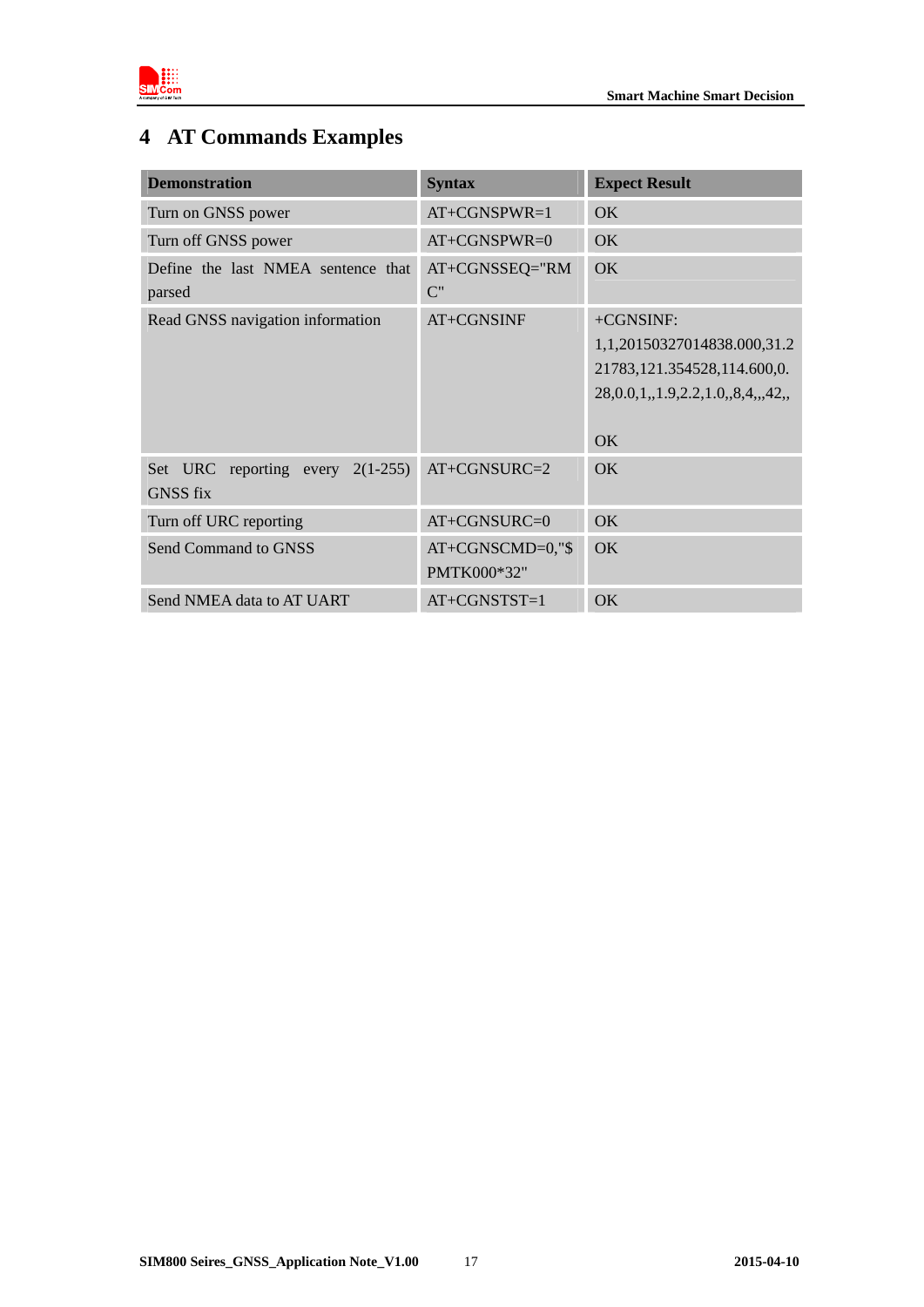

# **Appendix**

### **A Related documents**

| <b>SN</b> | Document name | <b>Remark</b> |
|-----------|---------------|---------------|
|           |               |               |

### **B Terms and Abbreviations**

| <b>Abbreviation</b> | <b>Definition</b>                              |
|---------------------|------------------------------------------------|
| <b>APN</b>          | <b>Access Point Name</b>                       |
| <b>URC</b>          | <b>Unsolicited Result Code</b>                 |
| <b>FTP</b>          | <b>File Transfer Protocol</b>                  |
| <b>GGA</b>          | Global Positioning System Fixed Data           |
| <b>GLL</b>          | Geographic Position - Latitude/Longitude       |
| <b>GNSS</b>         | <b>Global Navigation Satellite System</b>      |
| <b>GPS</b>          | <b>Global Positioning System</b>               |
| <b>AGPS</b>         | <b>Assisted GPS</b>                            |
| <b>DGPS</b>         | Differential Global Positioning System         |
| <b>GPRS</b>         | <b>General Packet Radio Service</b>            |
| <b>GSA</b>          | <b>GNSS DOP and Active Satellites</b>          |
| <b>GSV</b>          | <b>GNSS Satellites in View</b>                 |
| <b>HPA</b>          | <b>Horizontal Position Accuracy</b>            |
| <b>VPA</b>          | <b>Vertical Position Accuracy</b>              |
| GEO-Fence           | A geographic area                              |
| <b>HTTP</b>         | The Hypertext Transfer Protocol                |
| <b>HDOP</b>         | Horizontal Dilution of Precision               |
| <b>HTTP</b>         | <b>Hypertext Transfer Protocol</b>             |
| <b>NMEA</b>         | <b>National Marine Electronics Association</b> |
| <b>NMEA</b>         | <b>National Marine Electronics Association</b> |
| <b>PDOP</b>         | <b>Position Dilution of Precision</b>          |
| <b>PDP</b>          | <b>Packet Data Protocol</b>                    |
| <b>RMC</b>          | Recommended Minimum Specific GNSS Data         |
| <b>VDOP</b>         | Vertical Dilution of Precision                 |
| <b>VTG</b>          | <b>Course Over Ground and Ground Speed</b>     |
| <b>ZDA</b>          | Time & Date                                    |